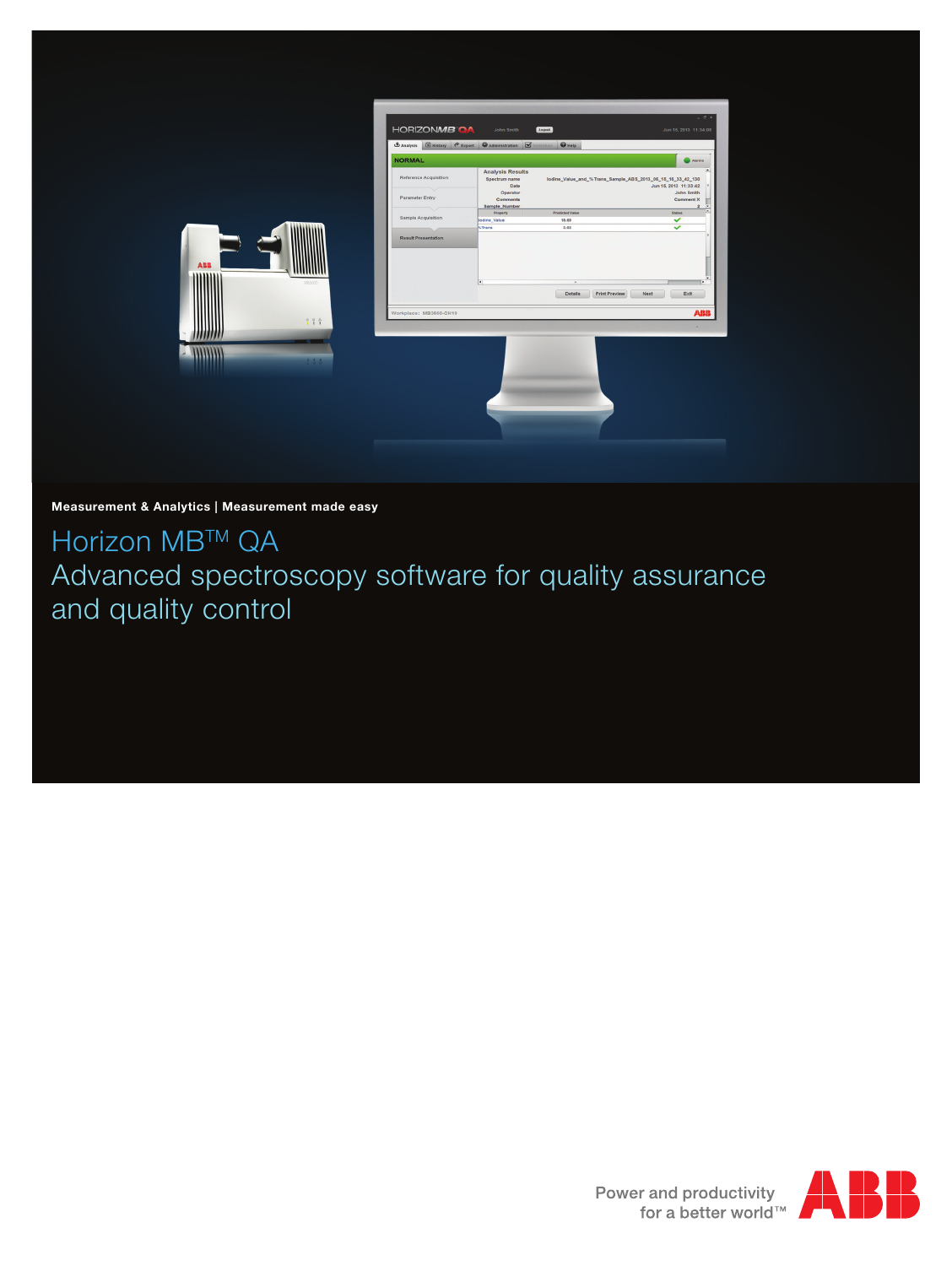# Horizon MB<sup>™</sup> QA software provides unique benefits to users of FT-IR and FT-NIR analyzers.



## Intuitive Workflow

The Horizon MB QA software makes running quality assurance and quality control (QA/QC) applications simple and reliable for laboratory staff by providing intuitive workflow along with integrated spectrometer and accessory control. The software will guide the user in every step from collecting reference data to designing your QA/QC applications to deployment of turnkey methods. Support for customized messages in any language makes users feel right at home from day one.

## Superior Ease of Use

The Horizon MB™ QA Software is designed for routine lab analysis and at-line QA/QC. The Sample Analysis function enables plant and laboratory operators to quickly obtain accurate and repeatable results. Adapting to the new Horizon MB™ QA Software is easy and requires no spectroscopy knowledge.

#### Simple Analysis

The analysis features for laboratory or at-line QA/QC were designed in collaboration with our customers. The software offers all the features required to perform routine qualitative and quantitative material analysis.

## Features and Benefits

- − Support of legacy instrument (FTLA) platform
- − Full instrument validation
- − Pre-configured workflow with sequential data acquisition, analysis, and reporting
- Makes routine analysis of physical and chemical properties easy and eliminates operator errors
- − Configurable for Batch Mode operations
- − Configurable settings allow extensive customization including user defined messages that can be written in any language
- Comprehensive status display for concentrations and analysis history
- − Complete reporting solution
- − Support chemometric options including peak height/ area, Horizon MB™ Quantify, PLSplusIQ, GRAMS-IQ, SIMCA P+, and Unscrambler models
- − Extensive diagnostics and real time analyzer health monitoring to track the status of the analyzer
- − Intelligent tools for data export and archiving
- − Usable in 21 CFR part 11 compliant mode and in other regulated environments.

## Intuitive User Interface

- − Comprehensive console for status display, measurement history, and reporting
- − Analysis of FT-IR/FT-NIR spectral data to obtain physical and chemical properties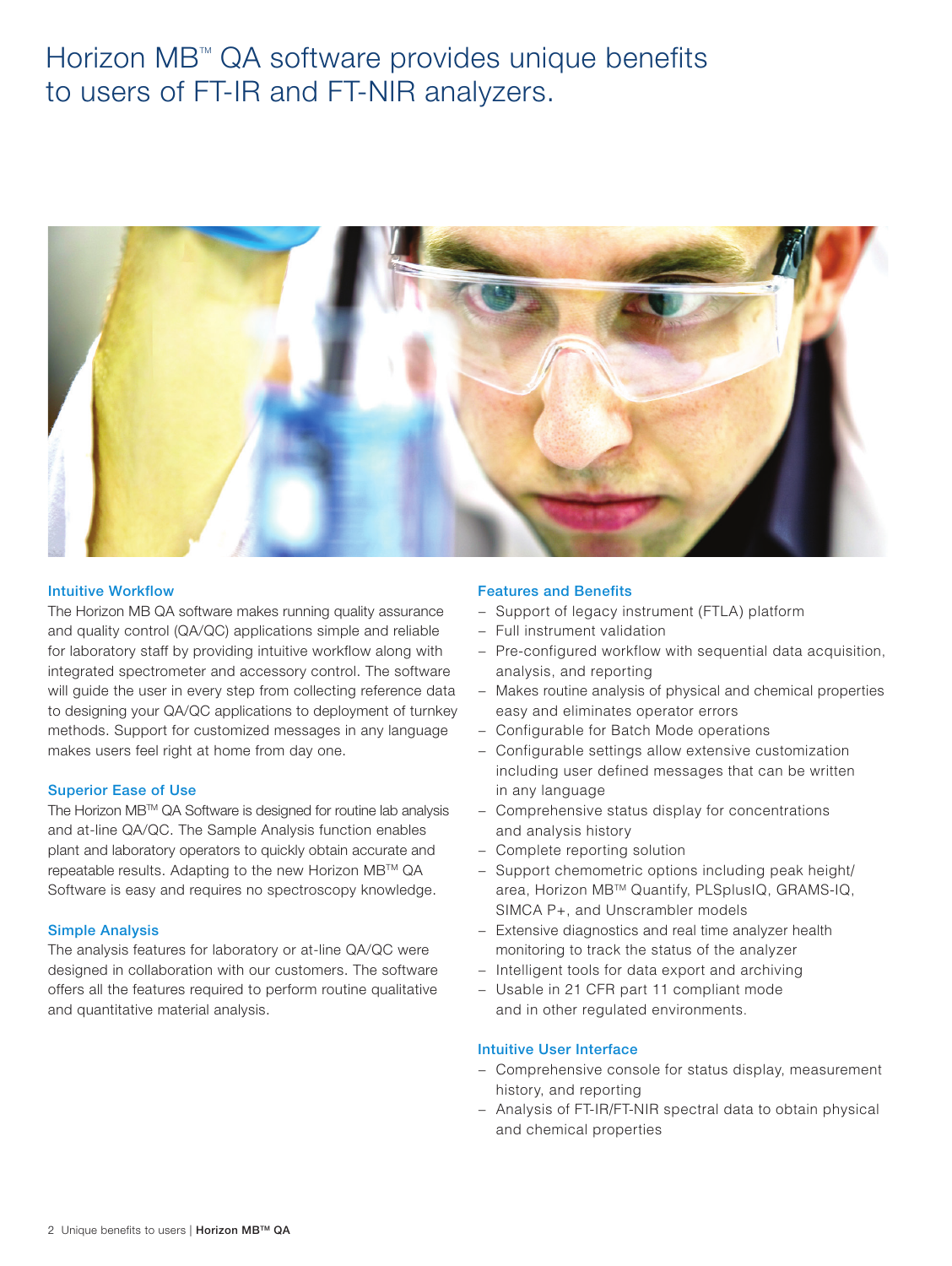# Facilitating qualitative and quantitative analysis. Providing secure and efficient analysis.

## Method development

#### Simple implementation of sophisticated methods

Horizon MBTM QA software includes all the features required to help developers build sophisticated methods that are simple to implement.

Horizon MBTM QA accommodates a variety of chemometrics prediction algorithms including peak height/area, Horizon MB™ Quantify, GRAMS-IQ, PLSplusIQ, SIMCA P+, and Unscrambler models. Its flexible multilevel discrimination structure ensures accurate, reliable results and greatly minimizes the probability of false positives or inaccurate quantitative predictions. This feature allows you to implement calibrations that will first identify the class of a product and then choose the right model for this class to obtain a quantitative property prediction.

## **Diagnostics**

- − Comprehensive analyzer health monitoring
- − Monitor accessory status
- − Spectral and chemometrics model diagnostics
- − Remote access using Internet Utilities

|                                                      | $ \sigma$ $\times$              |  |  |  |
|------------------------------------------------------|---------------------------------|--|--|--|
| HORIZONMB OA<br>Supervisor                           | Logout<br>Jun 13, 2013 14:50:13 |  |  |  |
| (10) History<br>Analysis<br>Export<br>Administration | $\bigcirc$ Help<br>Validation   |  |  |  |
| $\mathbf{r}$<br><b>Analysis</b>                      |                                 |  |  |  |
| <b>Recently Used Procedures</b>                      | <b>All Procedures</b>           |  |  |  |
| Procedure                                            | <b>Execution Mode</b>           |  |  |  |
| Material_Confirmation                                | $\checkmark$<br>Sample Analysis |  |  |  |
| Material Confirmation with Quantification            | $\checkmark$<br>Sample Analysis |  |  |  |
| <b>Material Identification</b>                       | Sample Analysis<br>$\checkmark$ |  |  |  |
| <b>Predict_Only</b>                                  | Sample Analysis<br>$\checkmark$ |  |  |  |
| Quantification                                       | $\checkmark$<br>Sample Analysis |  |  |  |
| Raw_Material_Confirmation                            | Sample Analysis<br>$\checkmark$ |  |  |  |
| Raw_Material_Identification                          | Sample Analysis<br>$\checkmark$ |  |  |  |
|                                                      |                                 |  |  |  |
| Workplace: Demo rev C                                | ABII                            |  |  |  |

## **Validations**

Numerous validation routines integrated in the software verify that your instrument is operating as it should. Validation can be performed in accordance with ASTM and/or Pharmacopeia protocols.



# **Security**

The supervisor can determine precisely which functions are available to each type of user. For example, you can enable sample analysis only at the operator level. This feature ensures that no changes in instrument configuration requiring revalidation could occur without permission. All the data is date/time stamped and securely archived after each analysis. Configuration and measurement results are stored in a secure database. The spectral data are saved in separate directories that are automatically generated on a monthly basis. This allows use of the software in CFR 21 Part 11 compliant mode and other regulated environments.

#### **Efficiency**

The use of Horizon MBTM QA and ABB FT-IR/NIR analyzers will greatly increase your analytical throughput. It helps you cope with ever-increasing analytical requirements while saving time and money. This combination makes the analysis simple and minimizes the potential for human error. Horizon MB™ QA has unique features that make it a world class QA/QC software.

## **Versatility**

A number of different analysis methods can be used interchangeably. Each method may be represented with a separate button that identifies the method, for example the class of product to be tested. In this way different operators may use the same analyzer for the analysis of different products. Configurable settings allow the analysis sequence to be customized for each application.